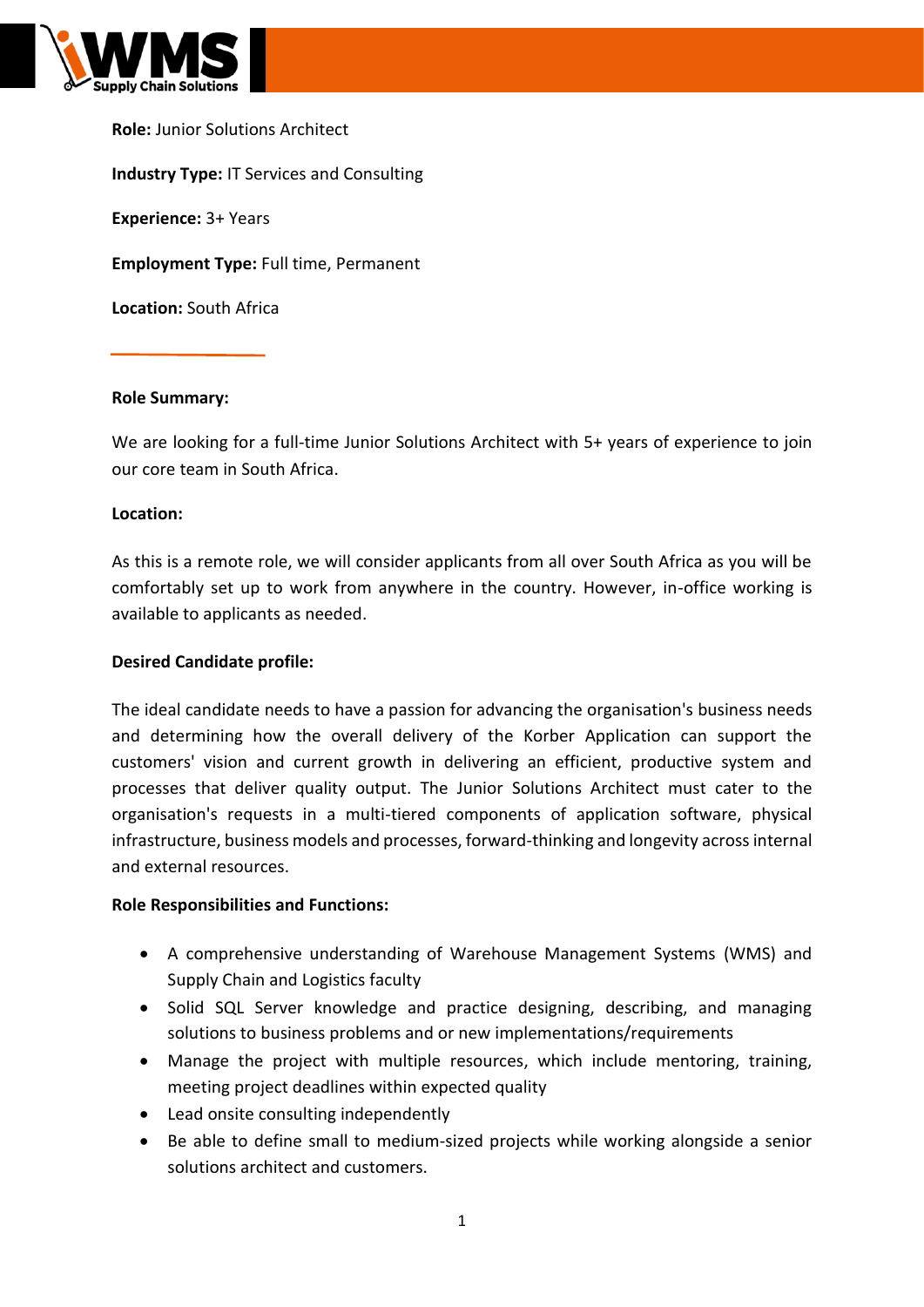

- Actively contribute to the planning meetings, define business cases, unit testing, and specifications documents
- Problem Solve, troubleshoot, and translate business requirements into software applications and models
- Demonstrate a strong understanding of servers, architecture, and internal design of the application
- Capable of developing new processes with complex functionality independently
- Adhere to Code standards and best practices
- Communication across all channels
- Have experience working with development teams using PMO and scrum methods

# **Job Requirements:**

- Bachelor's degree or higher qualification in Computer Science or related field
- Warehousing, distribution centre, and Supply Chain & Logistics experience beneficial
- Experience with Körber Supply Chain's WMS or other similar WMS is beneficial
- 5-8 years of professional experience developing high-quality software
- Experience with IT Infrastructure and cloud development
- Experience with Business analysis and DevOps
- Must have an analytical mind with problem-solving abilities
- Must be customer service orientated
- Project and Product Management skills required
- Strong development experience using C# and .NET technologies required.
- Development experience using Web Services
- Development experience using MS SQL Server

### **About iWMS:**

iWMS is a Global company and an expert in critical supply chain and eCommerce fulfilment solutions. We specialise in Körber Supply Chain warehouse management system implementation, integrations, system health checks, support, and diagnosis.

We proactively seek complex and dynamic opportunities to serve our customers' needs with WMS solutions to streamline and grow their business and supply chain operations. We are a company that prides itself on delivering excellence to all our stakeholders and becoming trusted advisors for everybody with whom we engage. At iWMS, we value hard work, attention to detail, and a willingness to learn. We have created a safe, supportive, and progressive environment and culture that has been shaped from our core values of ownership, respect, pride, passion, and candour!